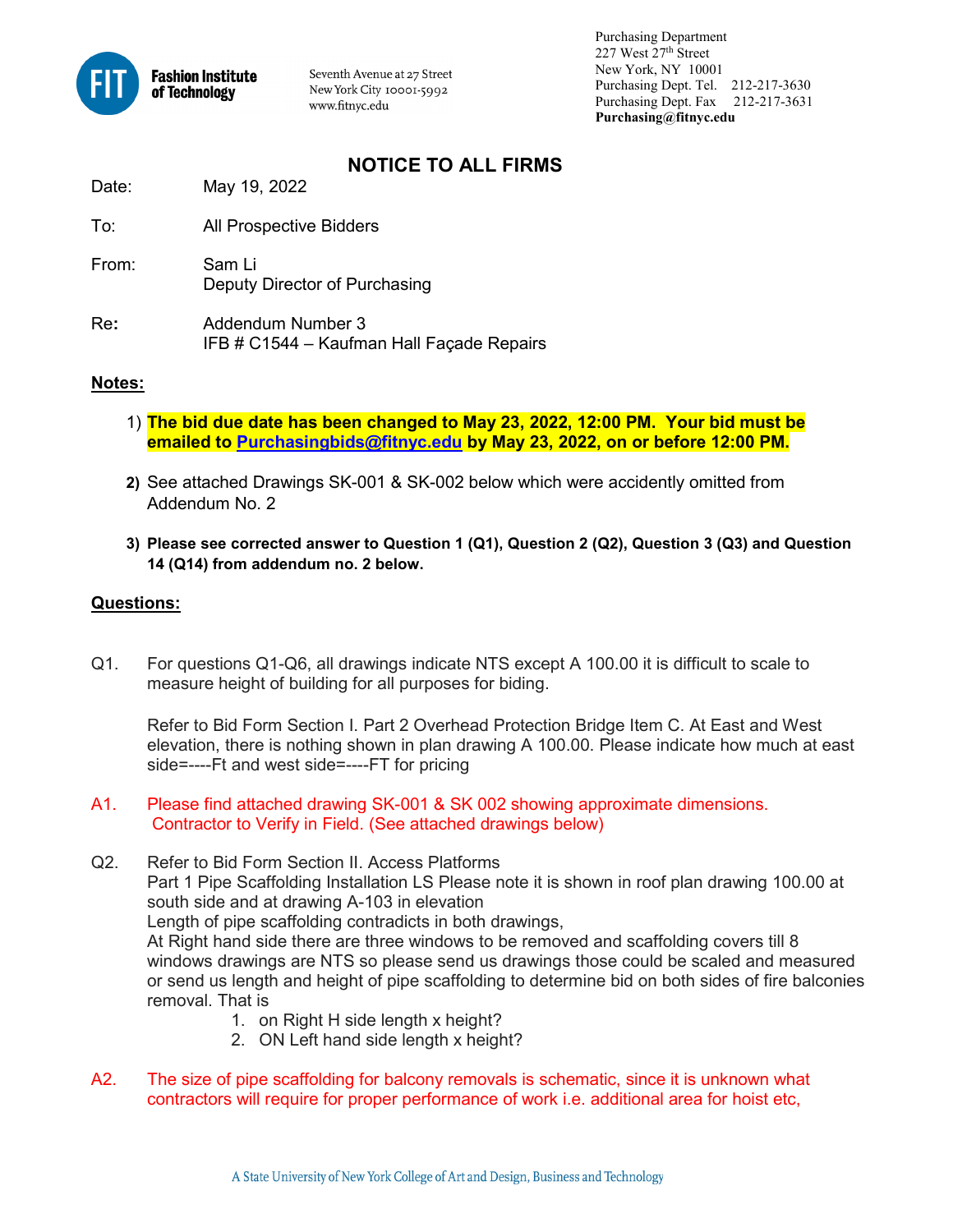outrigger access and crane, etc. the pipe scaffolding access is suggested for access to balcony removal and bulkhead areas above. Re: height it is a 15-story building, use 250LF as approx. height from grade to main roof, note grade is sloped East-West.

Please price balcony removal and related access as will be properly required for performance of work. If alternate access is proposed please indicate in notes.

- Q3. Refer to Bid Form Section. II Part 1b. Alternate Pipe Scaffolding please provide L x H FT?
- A3. Refer to answers to Q 1 & 2.
- Q14. Staging Area Where will the staging area be provided?
- A14. Two stage areas will be provided: One is inside the loading dock at 31 $\mathrm{st}$  street in an enclosed shanty approx. 10ft x 10ft. An additional staging area is in a lockable room at the roof level approx. 20ft x 20ft.

**THIS ADDENDUM IS PART OF THE CONTRACT DOCUMENT AND SHALL BE INCLUDED WITH YOUR REQUEST FOR PROPOSAL SUBMITTAL. YOUR SIGNATURE BELOW WARRANTS THAT YOU UNDERSTAND THIS ADDENDUM AND THAT YOU HAVE MADE THE APPRORIATE ADJUSTMENTS IN YOUR PROPOSAL AND CALCULATIONS**.

> $\mathcal{L}_\text{max}$  and  $\mathcal{L}_\text{max}$  and  $\mathcal{L}_\text{max}$  and  $\mathcal{L}_\text{max}$  and  $\mathcal{L}_\text{max}$ **Signature**

\_\_\_\_\_\_\_\_\_\_\_\_\_\_\_\_\_\_\_\_\_\_\_\_\_\_\_\_\_\_\_\_\_\_\_\_\_\_\_\_\_\_\_\_ Print Name and Title of Authorized Representative

\_\_\_\_\_\_\_\_\_\_\_\_\_\_\_\_\_\_\_\_\_\_\_\_\_\_\_\_\_\_\_\_\_\_\_\_\_\_\_\_\_\_\_\_

 $\overline{\phantom{a}}$  , and the contract of the contract of the contract of the contract of the contract of the contract of the contract of the contract of the contract of the contract of the contract of the contract of the contrac Print Name of Company/Partnership/Individual

de de la contrata de la contrata de la contrata de la contrata de la contrata de la contrata de la contrata de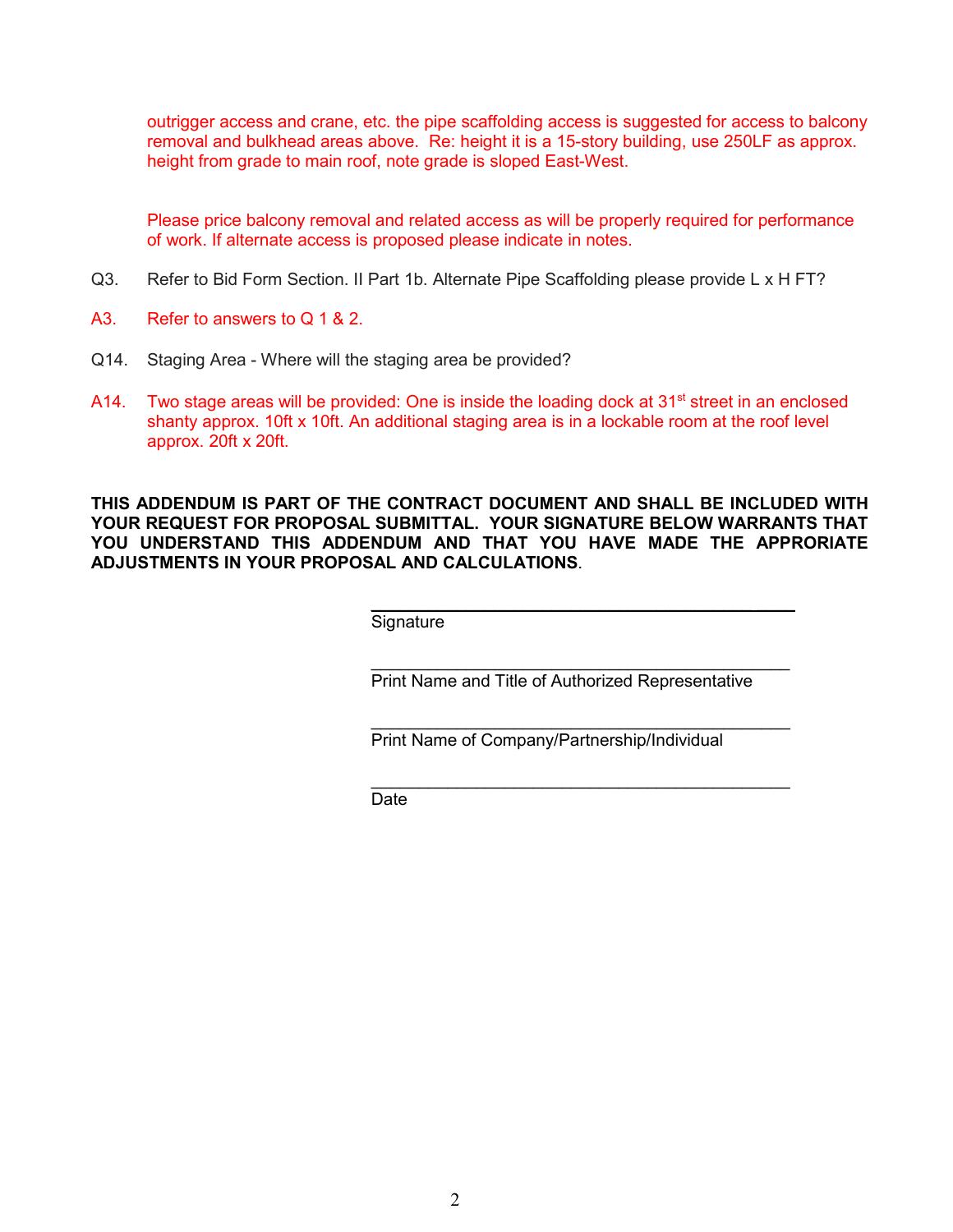